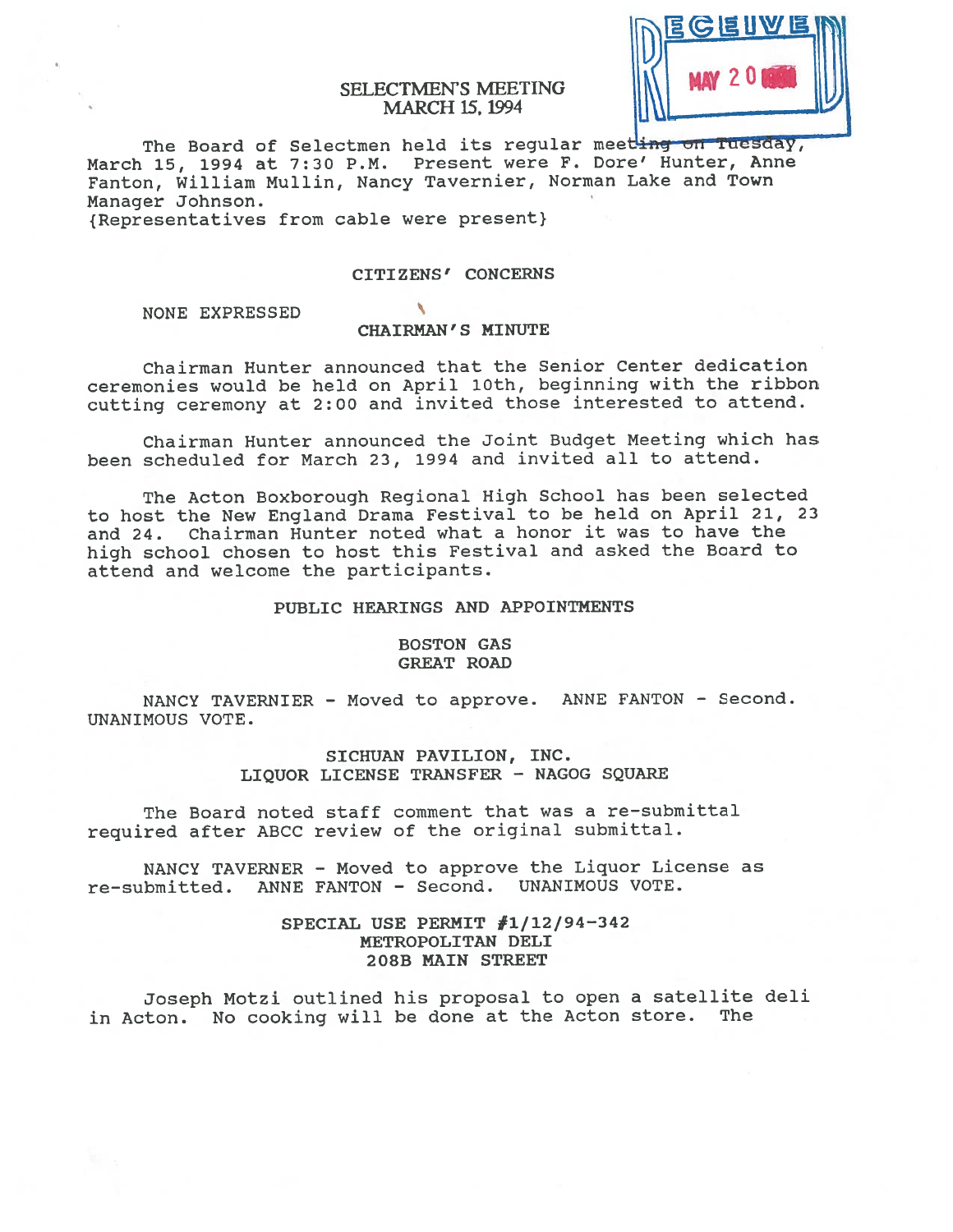Landlord will be handling any outstanding issues with regard to the septic system as required by the Board of Health.

NANCY TAVERNIER - Moved to approve. ANNE FANTON - Second. UNANIMOUS VOTE

## SPECIAL USE PERMIT #1/14/94—343 COSTA DONUTS, TWO 295—307 MAIN STREET

Attorney Alex Para representing the Dunkin Donuts franchisee outlined the proposed <sup>p</sup>lan for this store. They will not be cooking on site. There will be no exterior changes. They will have <sup>18</sup> seats and will be open from 5:00 A.M. to 11:00 P.M. They plan on having three employees on site. No additional traffic is anticipated. <sup>A</sup> small cargo van will make delivery to the store. Anne asked about the contribution to the future traffic study in that area. Staff felt that it could be addressed later as the area is still owned by one person and to require contributions in the mall in <sup>a</sup> piece meal fashion would not be feasible. The Board reminded them that they would require <sup>a</sup> <sup>24</sup> hour permit if they intended to open before 6:00 A.M.

NORM LAKE - Moved to approve conditioned that they be open 6:00A.M. - 11:00 P.M.. NANCY TAVERNIER - Second. UNANIMOUS VOTE

### NORTH ACTON RECREATION AREA RECREATION COMMISSION PRESENTATION

Bruce Stamski, and representatives of the Recreation Commission, said the \$15,000 has been set aside and the study for the feasibility for the pond has been done. The neighbors were notified that <sup>a</sup> public meeting would be held to address questions with regard to traffic and other issues of importance. The Town owns most of the property and they would hope to have hiking, swimming pond on the <sup>10</sup> acres, the balance would be <sup>p</sup>laying fields, <sup>p</sup>icnic and possible bandstand area. They want to address traffic and listen to what abutters have to say. They have the conservation permits, Board of Appeals and Army Corps of Engineers permits. They are looking toward <sup>p</sup>hase II and have <sup>a</sup> few ideas toward this. They felt the grave<sup>l</sup> will generate funds to stabilize the area and grade. They felt we could fund raise to build bath houses, etc. They would want to see what the value of the gravel is on site.

Dore' asked about build out? Newly created village zone with both entrances coming through. They felt they could have <sup>a</sup> one way traffic flow.

Nancy thanks them for their work. The Board needs to <sup>g</sup>ive direction and to prioritize the <sup>p</sup>lan. They might set up <sup>a</sup> revolving fund. There was concern about the potential for goo<sup>d</sup> water quality and quantity for flushing cycle. Dore' said he was happy with the report. Bruce said he had checked the water level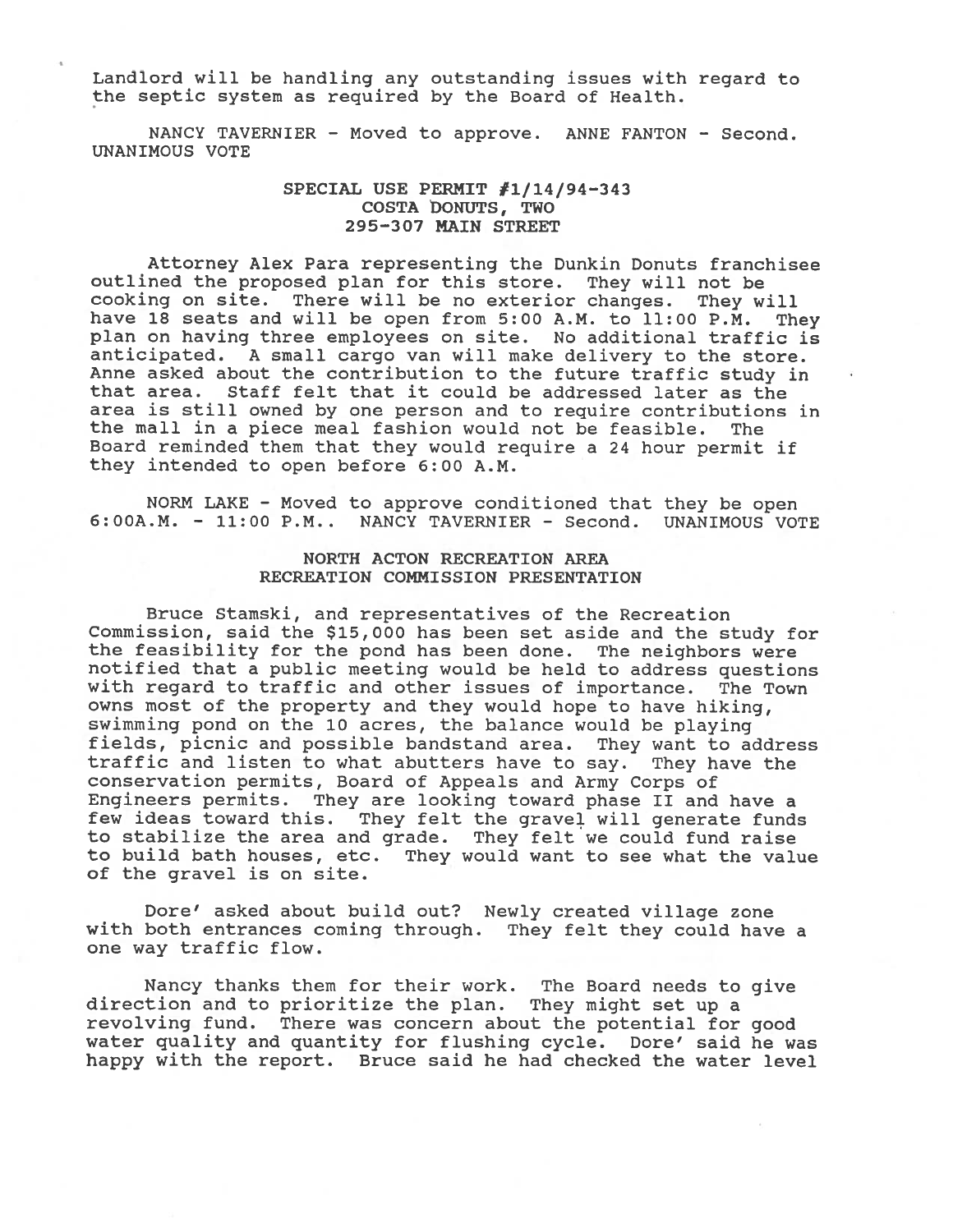pipes and they were good after <sup>a</sup> very dry summer which gave him confidence in the report. He said the worst case could be it would have to closed at times as they do at other sites.

The RFP for gravel had been prepared and there were questions and perhaps issues have not been resolved. Don felt they were held until EPA and the project go<sup>t</sup> back on track. It is anticipate that there is 230,00 yards of gravel and the price would be at market value.

Nancy asked about phasing in the construction and asked what they would choose to have, Bruce responded the swimming area.

Anne would suppor<sup>t</sup> priorities as set forth by Bruce as substantiated by the Master Plan feed back. Anne wanted the options and cost and real projection need to be brought forward to Town Meeting. She noted the on—way concep<sup>t</sup> was for safety and urged its retention.

Bill asked about the well that was mentioned and wanted clarification on the use of the Pond. Bruce though we should not second guess the report, they said you can build and its will be good for <sup>a</sup> swimming area, perhaps not 100% of the time.

Leo Gano, representative of Rex Lumber read <sup>a</sup> prepared statement opposing the project. Messrs., Robert Niland and Palmer thought it was <sup>a</sup> good idea. Ian McPherson urged that it be patrolled and that <sup>a</sup> fence be installed and that it needed more study. Gorden Priest spoke about the financial situation of the Town and felt the Town should look at the financial impact at this time.

It was the consensus of the board to go ahead with the RFP to frame the cost. Dore' felt we needed to gather questions and to find out what degree they need to be addressed. The sense of the Board was to go to town meeting and the key is timing.

Bill wanted questions from staff and Rex Lumber answered point by point and presentation back before the Board.

### PLANNING BOARD CLARIFICATION/PRESENTATION OF WARRANT ARTICLES

The Planning Board made expanded presentations on the articles on the Town Meeting Warrant. Anne Fanton stressed her concern with the increase of Associate members. Nancy felt they should let the Planning Board decide since they are the ones that deal with these issues.

NANCY TAVERNIER - Moved to Recommend Article 54. NORM LAKE — Second. 4—1 Anne Fanton,No. Norm was reassigned to represen<sup>t</sup> the board on this article. Anne further expanded on the issues of extra members, she felt that attendance was the issue as well as the large size of the Board.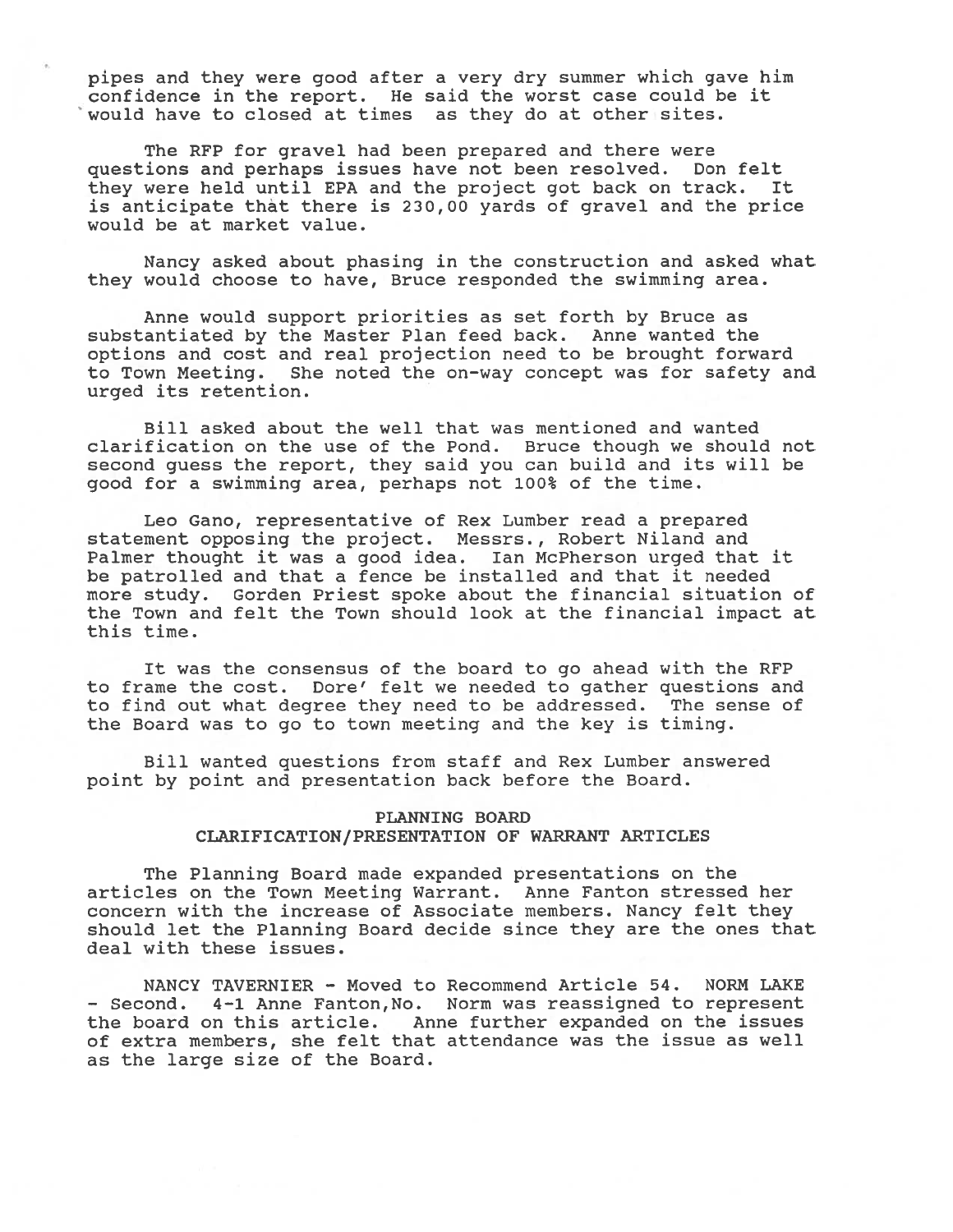Article 56 - The Planning Board voted not to recommend because of the spo<sup>t</sup> zoning being illegal and next to East Acton Village.

NANCY TAVERNIER - Moved to not recommend. NORM LAKE -Second. UNANIMOUS VOTE.

#### CONSENT CALENDAR

NANCY TAVERNIER - Moved to accep<sup>t</sup> the Consent Calendar as printed. - ANNE FANTON - Second. UNANIMOUS VOTE.

# SELECTMEN'S BUSINESS

Eagle Scout Court of Honor - Nancy to represen<sup>t</sup> the Board.

Water Ban - Nancy noted the collection of the fine by our police department. Dore' was concerned this appeared to be <sup>a</sup> permanen<sup>t</sup> ban and suggested the growth of the Town could be controlled by the available water supply. Nancy felt it was <sup>a</sup> bylaw to formalize the action taken to comply with DEP regulations. Don Johnson was concerned with the police as enforcing agent.

JENK'S FUND APPLICATIONS - The Board discussed the requests and the available funds to fund them. Nancy and Anne felt that ADAPT reques<sup>t</sup> could be addressed by the Nursing programs.

NORM LAKE - Moved to award the available Jenk's Fund to the following: \$600 to the Memorial Library Summer reading, \$300.00 for 1/2 Summer Intern to the Children's Discovery Museum, Acton Housing Authority and the balance of \$367 to the Playground Committee. NANCY TAVERNIER - Second. UNANIMOUS VOTE.

MARSHALL PROPERTY - 61A Right of First Refusal - NORM LAKE -Moved to take no action on the Right of First Refusal — NANCY TAVERNIER - Second. UNANIMOUS VOTE.

MAPC Representative - It was noted that the Acton's Representative to MAPC had not attended the winter meeting. Anne urged the Board to have <sup>a</sup> back-up person perhaps from Planning as our Representative.

MMA - Dore' stated that while he was sympathetic he felt the Board could simply advertise these matters at the board meeting and publicly address.

CAC— Anne expressed her interest in continuing and urged <sup>a</sup> alternate be assigned. She is still willing to coordinate future meetings. She also wanted to have <sup>a</sup> representative appointed to MAGIC, Bill is will to take <sup>a</sup> stab at it.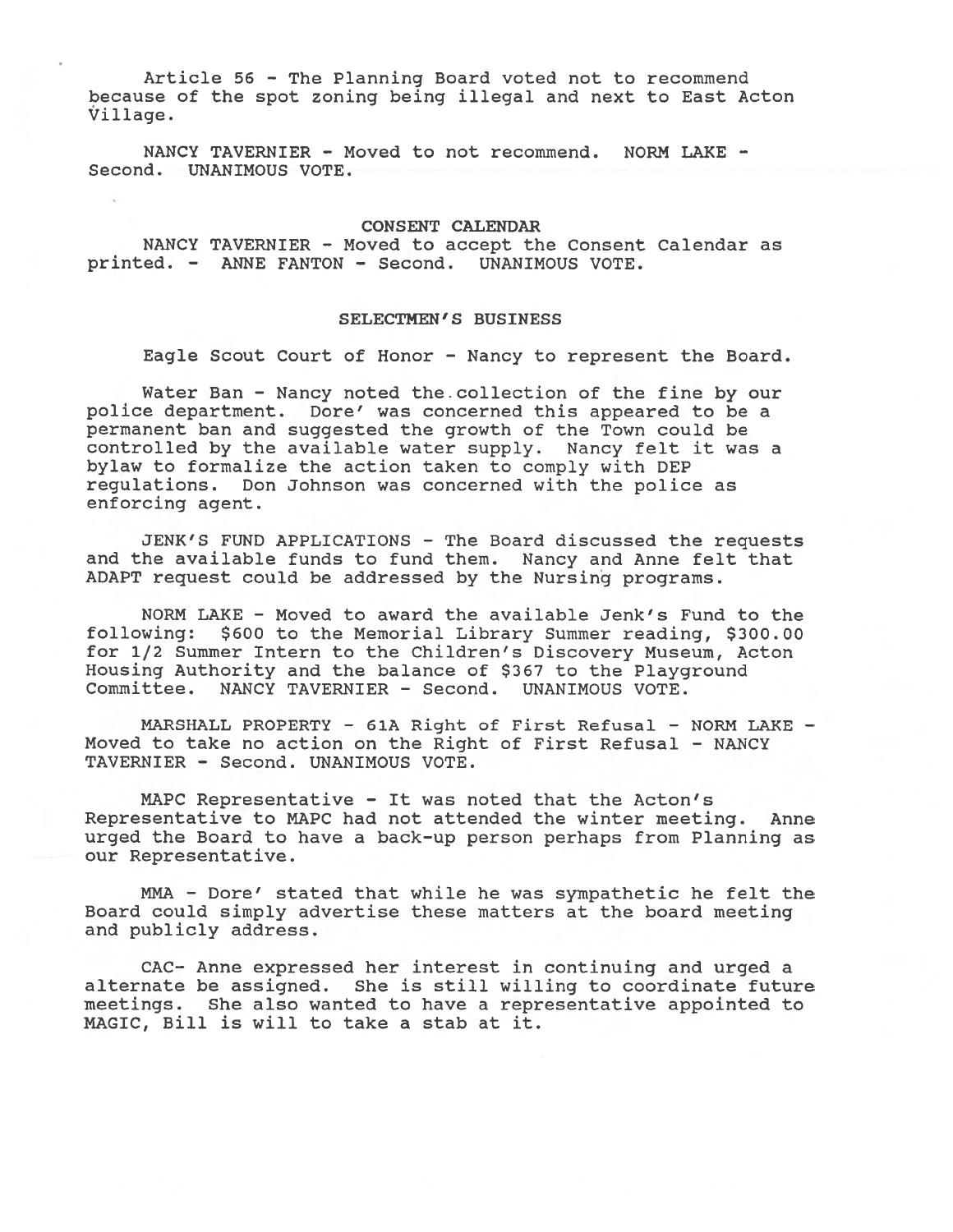DRAMA FESTIVAL — Nancy will speak on behalf of the Board.

### TOWN MANAGER'S CONCERNS

AC CHEVROLET - Don updated the Board on the issue of the driveway on Esterbrook Road. It was decided to let the neighborhood know that <sup>a</sup> reques<sup>t</sup> had been received and hold <sup>a</sup> public hearing. It was noted that moving the gate may be <sup>a</sup> viable suggestion.

NESWC - Staff updated the Board on the issues that they have been dealing with in regard to the suspected over charging at NESWC and the partial settlement that has been worked out.

### EXECUTIVE SESSION

The Board voted to go into Executive Session for the purpose of discussing potential litigation.

Roll Call was taken all ayes.

The Board adjourned at 11:35 P.M.

 $\text{Clerk}$  /  $\frac{1}{2}$  /  $\frac{1}{2}$ Date

\Chrlst ne Recording Secty.  $cm$ jW11- $(40)$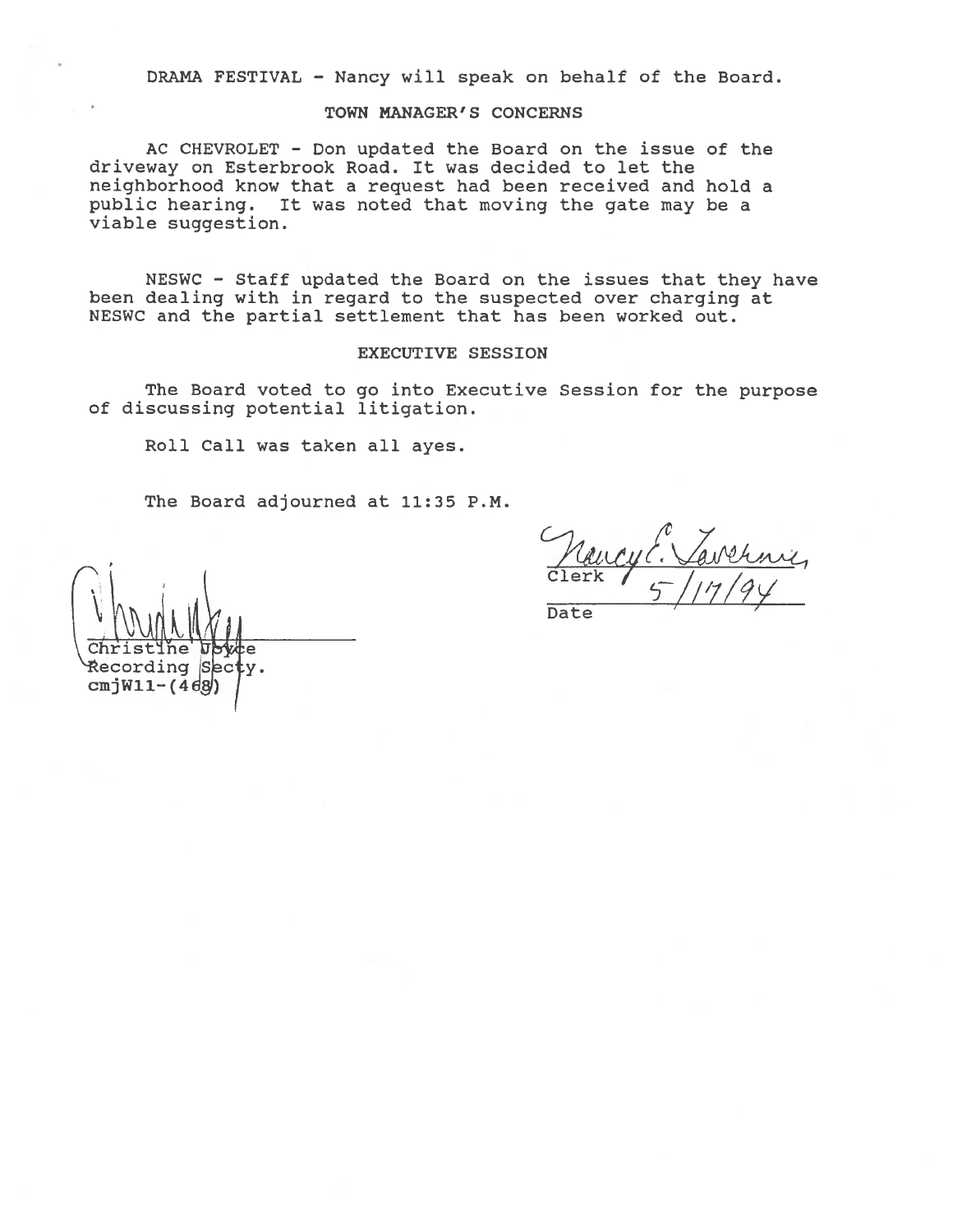March 11, 1994

TO: Board of Selectmen

FROM: F. DORE' HUNTER, Chairman

SUBJECT: SELECTMEN'S REPORT

AGENDA

# ROOM 204

# MARCH 15, 1994

- I. CITIZEN'S CONCERNS
- II. PUBLIC HEARINGS & APPOINTMENTS
- 1. 7:31 CHAIRMAN'S MINUTE
- 2. 7:32 BOSTON GAS GREAT ROAD Enclosed please find petition information and staff comment for Board action.
- 3. 7:45 SICHUAN PAVILION, INC. Liquor License Hearing Enclosed <sup>p</sup>lease find revised documents for Board review and Action. The Board previously approve<sup>d</sup> this application, however, after ABCC review it was determined that the Corporate Officers and Corporation name had changed necessitating this re—submittal.
- 4. 8:00 SPECIAL USE PERMIT #  $1/12/94-342$  METROPOLITAN DELI 208B MAIN STREET - Enclosed <sup>p</sup>lease find an application and staff comment for Board review.
- 5. 8:15 SPECIAL USE PERMIT  $\neq$  1/14/94-343 COSTA DONUTS TWO, INC. -295—307 MAIN STREET - Enclosed <sup>p</sup>lease find an application and staff comment for Board review.
- 6. 8:30 NARA Enclosed <sup>p</sup>lease find materials and comments developed by the Recreation Commission and staff for Board review.
- 7. 8:45 PLANNING BOARD The Planning Board will be in to discuss the articles on the 1994 Annual Warrant.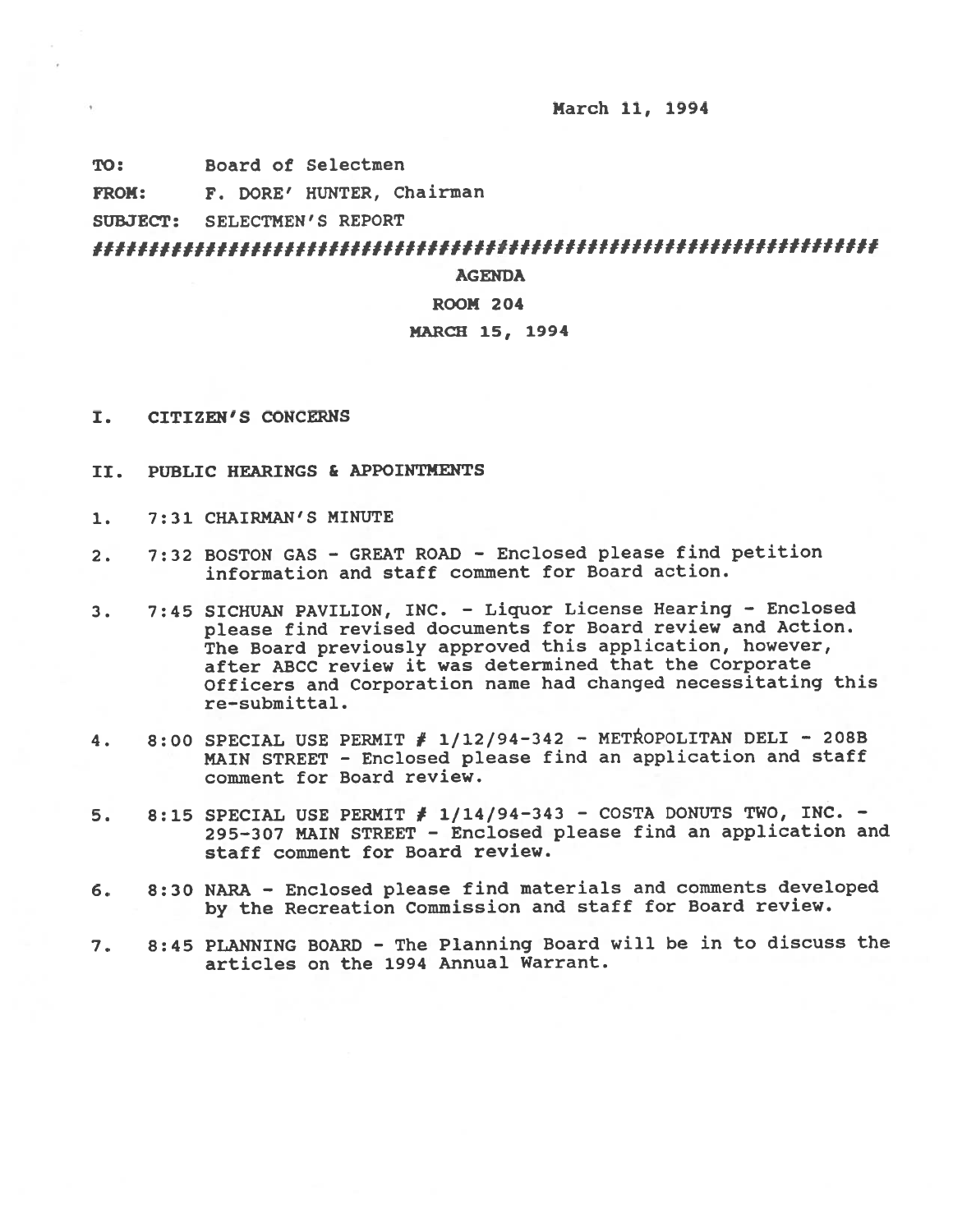### III. SELECTMEN'S BUSINESS

- 8. WATER DISTRICT WATER BAN Enclosed <sup>p</sup>lease find <sup>a</sup> copy of the propose<sup>d</sup> Water Ban Article on the <sup>1994</sup> Annual Water District Warrant for Board discussion.
- 9. JENK'S FUND APPLICATIONS Enclosed please find the requests received for allocations from the Jenk's Fund for Board review.
- 10. 31 CARLISLE ROAD MARSHALL LAND Enclosed please find <sup>a</sup> reques<sup>t</sup> from the Mary Marshall Trust and staff comment relative to the Board's Right of First Refusal for review and action.
- IV. CONSENT AGENDA
- 11. MINUTES Enclosed please find minutes of February 1, 15, 22, 1994 for Board approval.
- 12. ONE DAY LIQUOR LICENSE Enclosed please find a request from Chez Claude for <sup>a</sup> One Day Liquor License for Easter Sunday.
- 13. ACCEPT GIFT CIVIL DEFENSE Enclosed please find <sup>a</sup> reques<sup>t</sup> to accep<sup>t</sup> <sup>a</sup> donation on behalf of the Civil Defense Agency for Board action.
- V. TOWN MANAGER'S REPORT
- 14. AC CHEVROLET The Town Manager will seek the Board's direction on enclosed memo.
- 15. NESWC Staff will provide <sup>a</sup> presentation on the budget for this Enterprise Fund, as requested by the Board.
- VI. EXECUTIVE SESSION

#### **MEETINGS**

- JOINT FIN CON/SCHOOL COMMITTEE MEETING - MARCH 23, 1994

- April 10, <sup>1994</sup> 2-4 P.M. — Open House Senior Center

### ADDITIONAL INFORMATION

Enclosed <sup>p</sup>lease find additional correspondence which is strictly informational and requires no Board action.